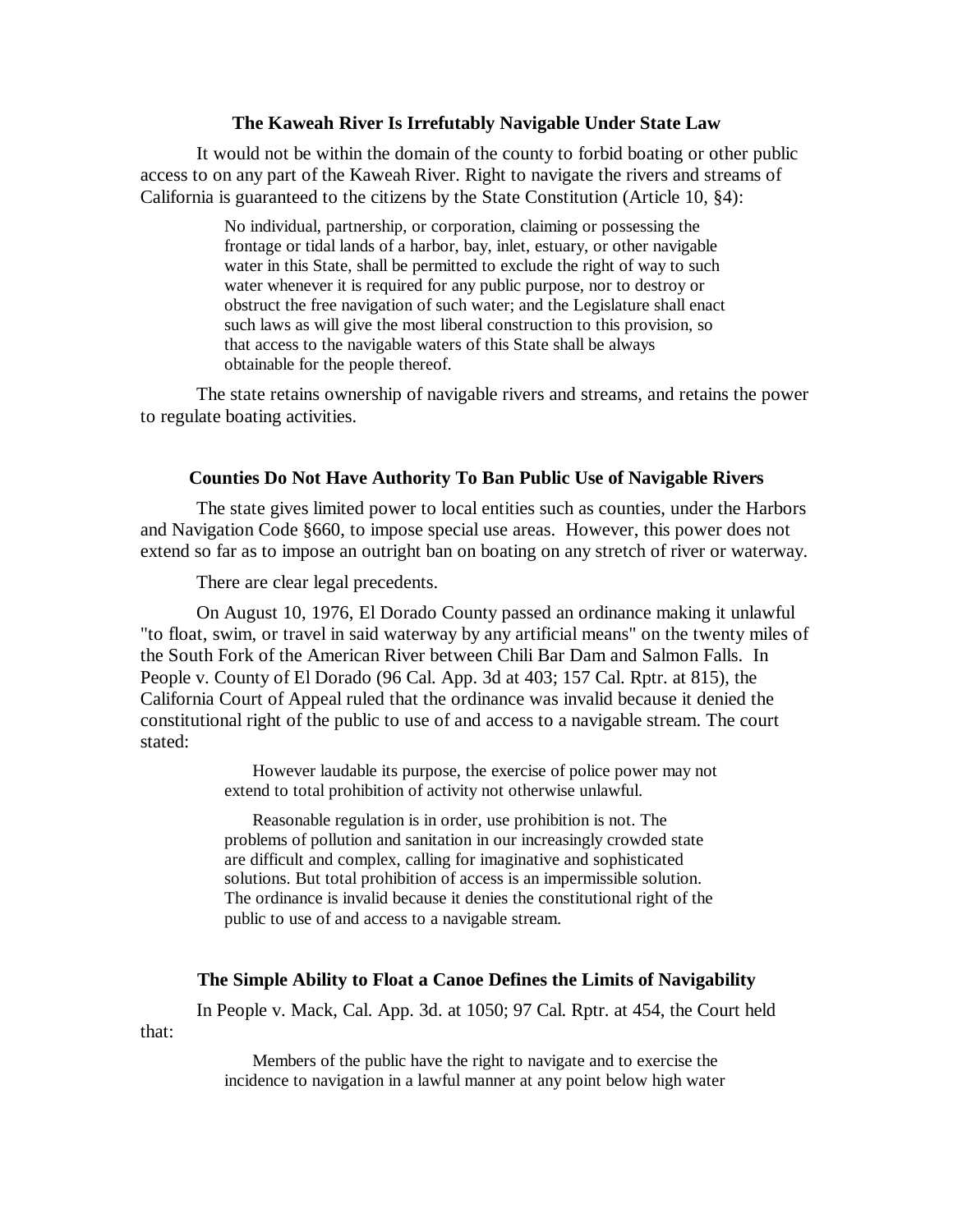mark on waters of this State which are capable of being navigated by oar or motor-propelled small craft.

This ruling and others underscore the legality of portaging obstructions to navigation by carrying boats along the shoreline below the ordinary high water mark.

## **The Public Trust Supports Strong Public Recreation Rights on Navigable Rivers**

In Bess v. County of Humboldt (3 Cal. App. 4th at 1544; 5 Cal. Rptr. 2d. at 399), the court found:

> It is well settled that the state has fee title to such portion of any navigational river within its boundaries as lies beneath the low water mark. It is equally well established that although abutting landowners own the land between the high- and low-water marks, their ownership is subject to a public trust for purposes such as navigation, fishing, and recreation," and "The public, therefore, has the right to use the river, and the river bed up to the high water mark, for navigational, fishing, recreational, and other permitted purposes.

#### **State Navigability Law Conveys a Public Right-of-way**

In August of 1994, the Superior Court of the State of California in and for the County of Nevada passed summary judgment in the case -Troutwine Family Trust v. County of Nevada et al. The Troutwine family had brought suit to prevent kayaking and canoeing on the South Fork of the Yuba River where it crossed their land. The court ruled:

> The court agrees with the State of California<sup>1</sup>s position that navigability in this case is defined by California law which has evolved over the years to encompass changing public needs. Because there is no conflict with the federal dominion, the federal test of commercial navigability does not apply.

If the South Yuba River between Highway 49 and Bridgeport is now navigable in fact by small recreational crafts during some part of the year, then the State holds a navigational easement in law on behalf of the public. The river may be used up to the high water mark for various recreational purposes and environmental values of the river may be protected. Recreational purposes include but are not limited to fishing, hunting, bathing, swimming, boating, (which includes portage, scouting, brief rests, anchoring, and standing on the bottom), scenic enjoyment, and general recreational purposes. This list is not exhaustive.

# **Obstructions to Navigational Rights Violate State Nuisance Law**

Landowners could be in violation of the law if they interfere with the rights of the public to use the river. The California Health and Safety Code §370 reads:

> Anything which is injurious to health, or is indecent, or offensive to the senses, or an obstruction to the free use of property, so as to interfere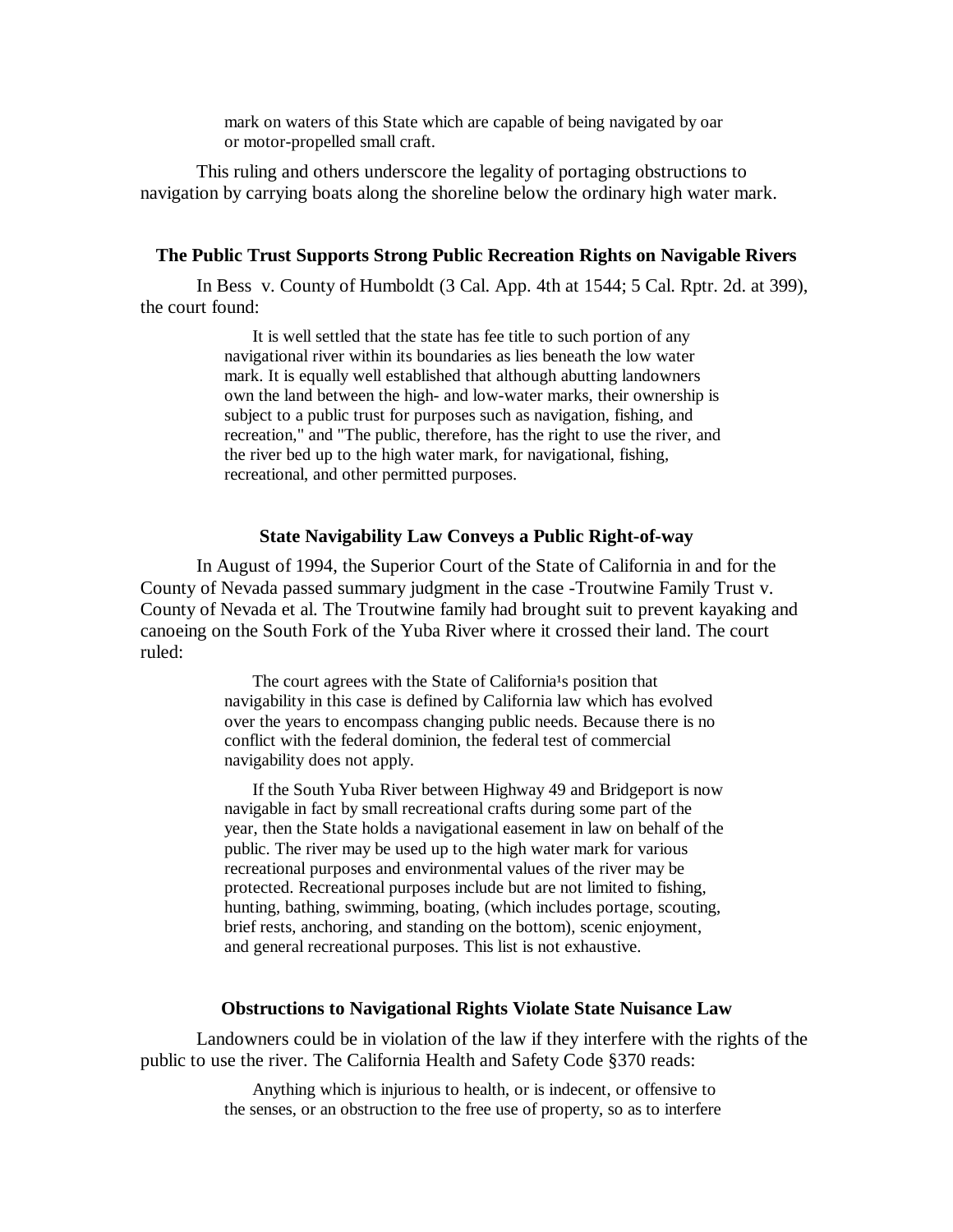with the comfortable enjoyment of life or property by an entire community of neighborhood, or by any considerable number of persons, or unlawfully obstructs the free passage or use, in the customary manner, of any navigable lake, or river, stream, canal, or basin, or any public park, square, street or highway, is a public nuisance.

On the same point, §131 of the Harbors and Navigation code reads:

Every person who unlawfully obstructs the navigation of any navigable waters, is guilty of a misdemeanor.

#### **State Law Encourages the Expansion of Public Access to the Outdoors**

The State of California has stated its interest in protecting the public rights of access to public waterways and other natural resources. §66478.2 of the California Government Code states:

> The Legislature finds and declares that the public natural resources of this state are limited in quantity and that the population of this state has grown at a rapid rate and will continue to do so, thus increasing the need for utilization of public natural resources. The increase in population has also increased demand for private property adjacent to public natural resources through real estate subdivision developments which resulted in diminishing public access to public natural resources.

Additionally, the code states in §66478.3 that:

The Legislature further finds and declares that it is essential to the health and well-being of all the citizens of this state that public access to public natural resources be increased. It is the intent of the Legislature to increase public access to public natural resources.

#### **State Recreational Use Statutes Are Designed to Promote Access**

Section 846 of the California Real or Immovable Property Code severely restricts liability of landowners who permit the general public to use their land for recreation. This law was passed in order to encourage landowners to allow members of the general public to use their land for recreational purposes. It reads in part:

> An owner of any estate or other interest in real property, whether possessory or nonpossessory, owes no duty of care to keep the premises safe for entry or use of others for any recreational purpose or to give any warning of hazardous conditions, uses of, structures, or activities on such premises to persons entering for such purpose, except as described in this section.

An owner of any estate or other interest in real property, whether possessory or nonpossessory, who gives permission to another for entry or use for the above purpose upon the premises does not thereby (a) extend any assurance that the premises are safe for such purpose, or (b) constitute the person to whom permission has been granted the legal status of an invitee or licensee to whom a duty or care is owed, or (c)